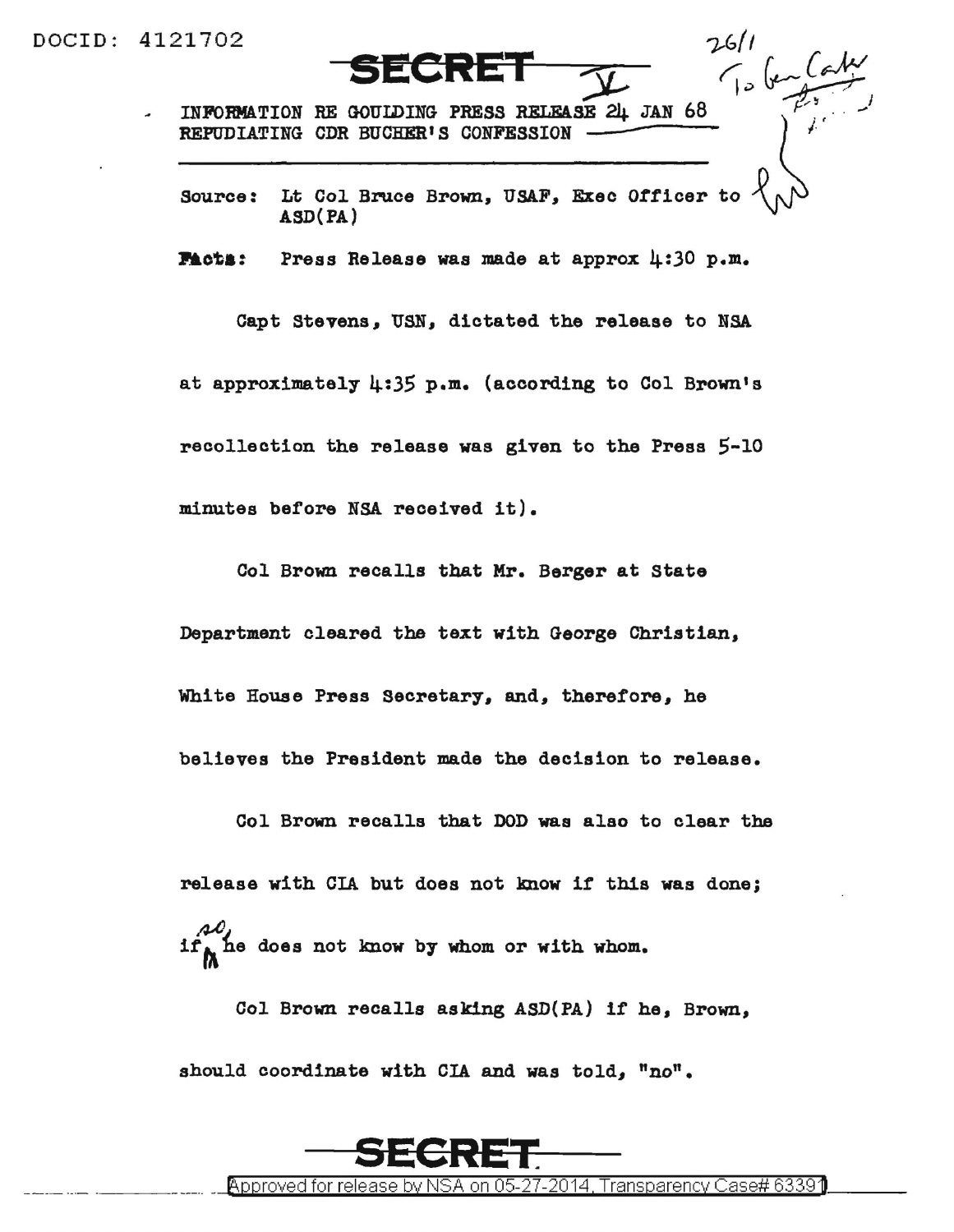···-- ·- -··-·-· --



 $(b)(6)$ . OGA

Col Brown understood that

showed the statement to Mr. Nitze but does not think Mr. Nitze took any action.

Col Brown lmows that Mr. Goulding, ASD{PA) took the release to Mr. McNamara's Office and when he returned, he informed Col Brown that the statement was going to be given to the Press.

As Goulding left to go to SecDef a little after 3 p.m., Brown recalls that he reminded the Assistant Secretary that the statement contained "representations that General Carter might make effort to stop". When he reminded Mr. Goulding that he didn't mean to argue with him but simply wanted to invite his attention to a couple of questionable references, Goulding's reply in effect indicated that the release had the blessings of the White House.